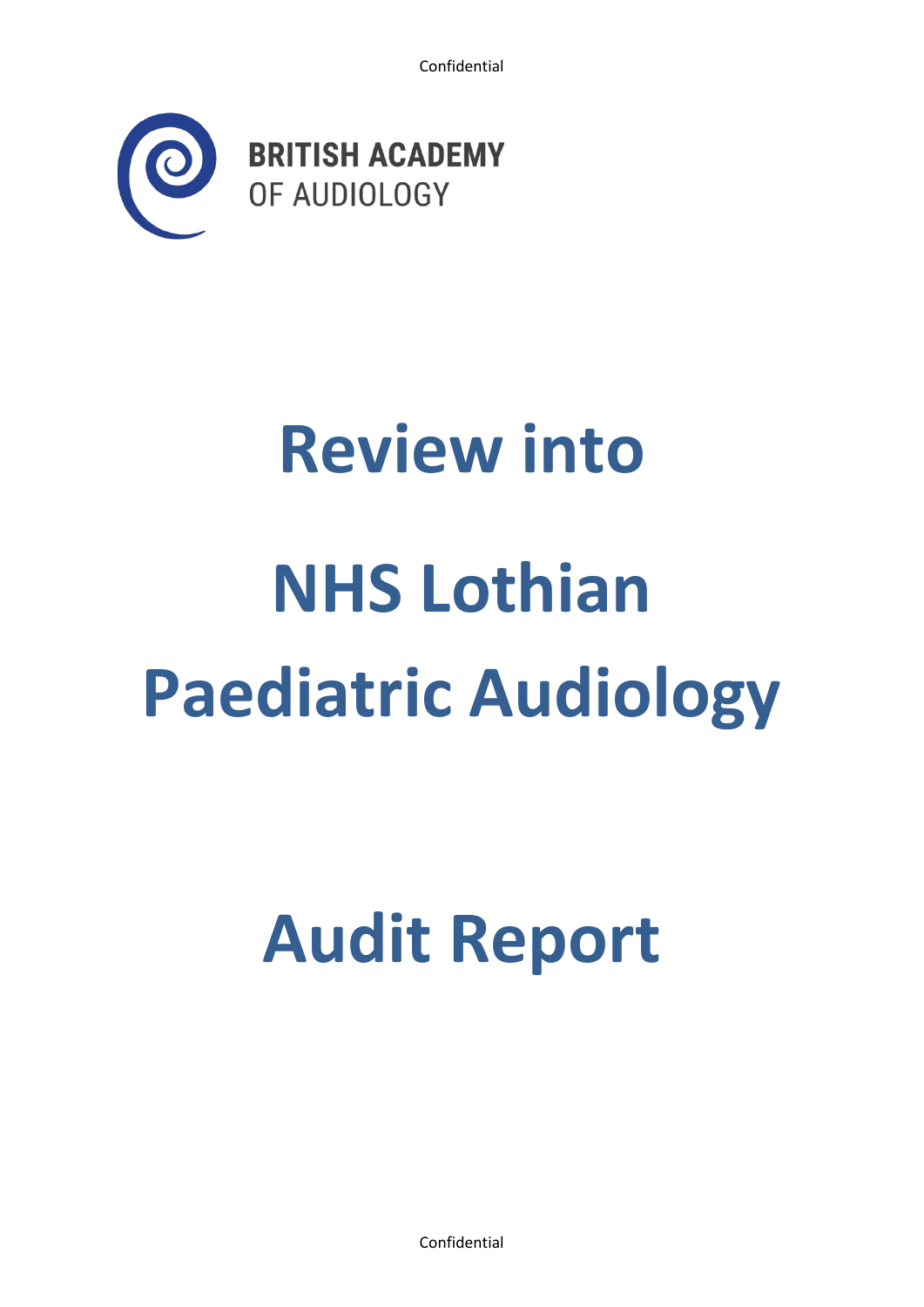# **Method**

Following the ombudsman report<sup>1</sup>, the British Academy of Audiology (BAA) was commissioned to undertake an audit of the NHS Lothian paediatric audiology case load from 2009 to 2018. Upon this announcement, the BAA received 2 pieces of anonymous mail, which gave the names and details of a number of children that were of concern. To allow for auditing to take place effectively, the total case load, 22,900 patients with 45,347 appointments, was initially split into 7 cohorts:

Cohort 1 – Any child whose parents had complained about the audiology service at NHS Lothian and any child whom the BAA had been made aware of through the anonymous mail

Cohort  $2 - Any child on the permanent childhood hearing impairment registered.$ (excluding children in Cohort 1 or 3)

Cohort 3 – Any child who had been seen by the paediatric audiology service at NHS Lothian and discharged (at any age), but went on to be later diagnosed with a permanent hearing loss (excluding children in Cohort 1)

Cohort 4 – Any child seen for ABR testing at birth and following this test result, was discharged from the service with no further appointments (excluding children in cohort 1)

Cohort 5 – Any child seen 3 or more times by the service (excluding children in cohort 1, 2 or 3)

Cohort 6 – Any child seen for behavioural testing once by the service with no further appointments (excluding children in cohort 1)

Cohort  $7 -$  Any child seen twice by the service (both ABR and behavioural) whom were then discharged with no further appointments (excluding the children in cohort 1)

Children were removed from duplicate categories and then cohorts were then stratified by a number of differing methods and sampled at differing rates as per the below table: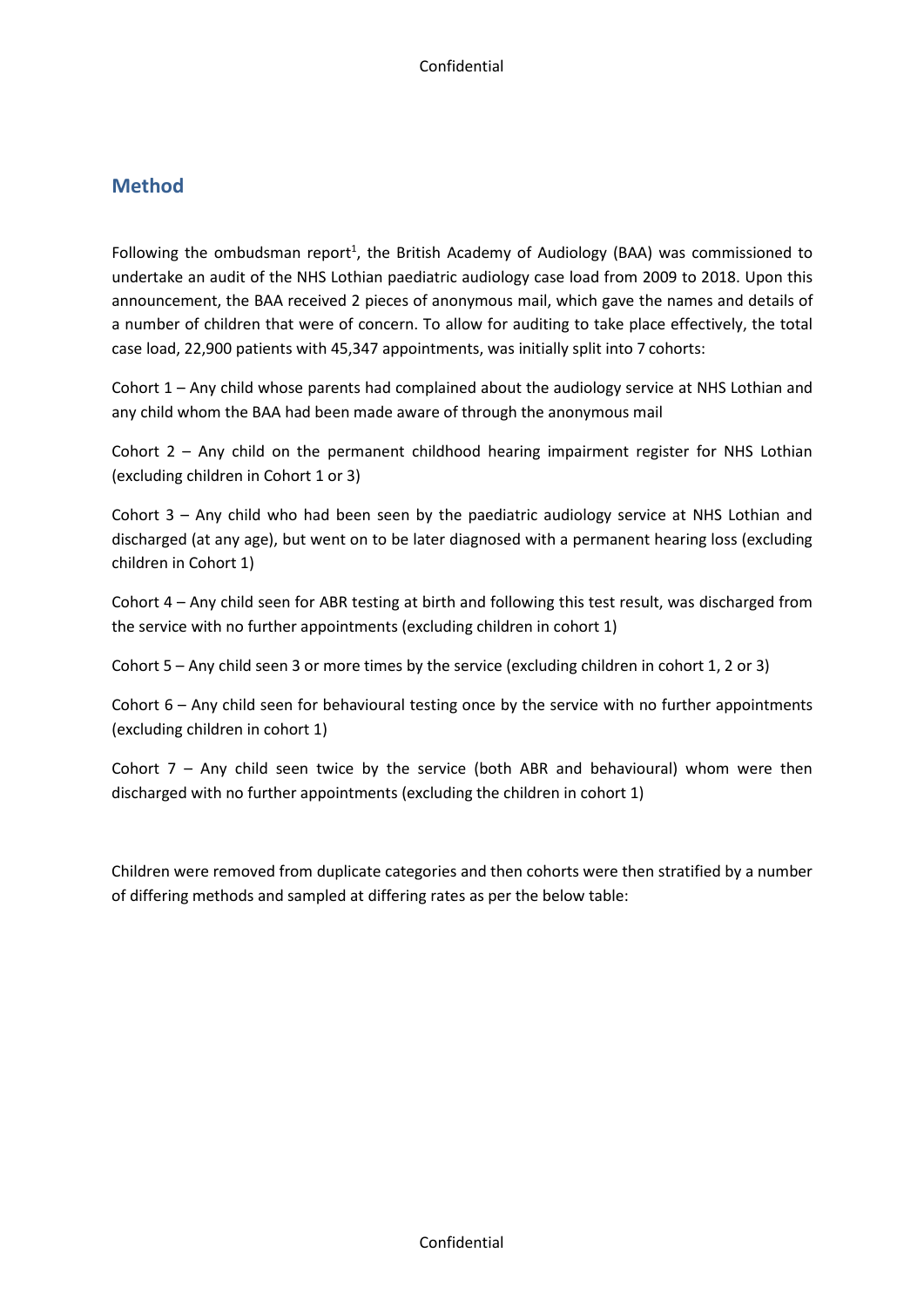| Cohort<br>Number | Total<br>number<br>οf        | Stratified by        | Type of review                      | Total<br>Sample |
|------------------|------------------------------|----------------------|-------------------------------------|-----------------|
|                  | children<br>in               |                      |                                     | size            |
|                  | Cohort                       |                      |                                     |                 |
|                  |                              |                      |                                     |                 |
| $\mathbf{1}$     | 6                            | Unstratified         | Whole cohort review                 | 6               |
| $\overline{2}$   | 354<br>Age of identification |                      | Randomised stratified sample: 25%   | 100             |
|                  |                              |                      | of those diagnosed under the age of |                 |
|                  |                              |                      | 1, 30% of those diagnosed between   |                 |
|                  |                              |                      | the age of 1 and 10                 |                 |
| 3                | 15                           | Unstratified         | Whole cohort review                 | 15              |
| 4                | 723                          | Year of appointment  | Randomised stratified sample: 7%    | 71              |
|                  |                              |                      | from 2009-2015 and 15% from 2016-   |                 |
|                  |                              |                      | 2018 giving 10% of total number     |                 |
| 5                | 4,106                        | Number of times seen | Randomised stratified sample: 50%   | 332             |
|                  |                              |                      | of those seen over 15 times, 25% of |                 |
|                  |                              |                      | those seen 10-15 times, 10% of      |                 |
|                  |                              |                      | those seen 9-6 times, 8% of those   |                 |
|                  |                              |                      | seen 4-5 times and 6% of those seen |                 |
|                  |                              |                      | 3 times                             |                 |
| 6                | 13,226                       | Year of appointment  | Randomised stratified sample: 1%    | 377             |
|                  |                              |                      | from 2009 - 2013, 2% from 2014, 3%  |                 |
|                  |                              |                      | from 2015, 5% from 2016, 5.5% from  |                 |
|                  |                              |                      | 2017 and 6% from 2018               |                 |
| $\overline{7}$   | 4,470                        | Year of appointment  | Randomised stratified sample: 3%    | 212             |
|                  |                              |                      | from 2009-2013, 5% from 2014-       |                 |
|                  |                              |                      | 2015, 7% from 2016 and 8% from      |                 |
|                  |                              |                      | 2017-2018                           |                 |

18 practicing paediatric audiological professionals were initially approached by the BAA 12 of which were appointed to undertake the review together with the Chair and the BAA Board Lead. Representing Scotland, Wales and England, the professionals:

- Are highly experienced audiologists and practicing in the field of paediatric audiology at a minimum of AfC Band 6 with over 5 years' experience in the role or have been within the last 2 years
- Have no connection to NHS Lothian, having never trained there or worked there in the past
- Hold current professional registration from HCPC, RCCP or AHCS
- Agreed to uphold the confidentiality of patients they reviewed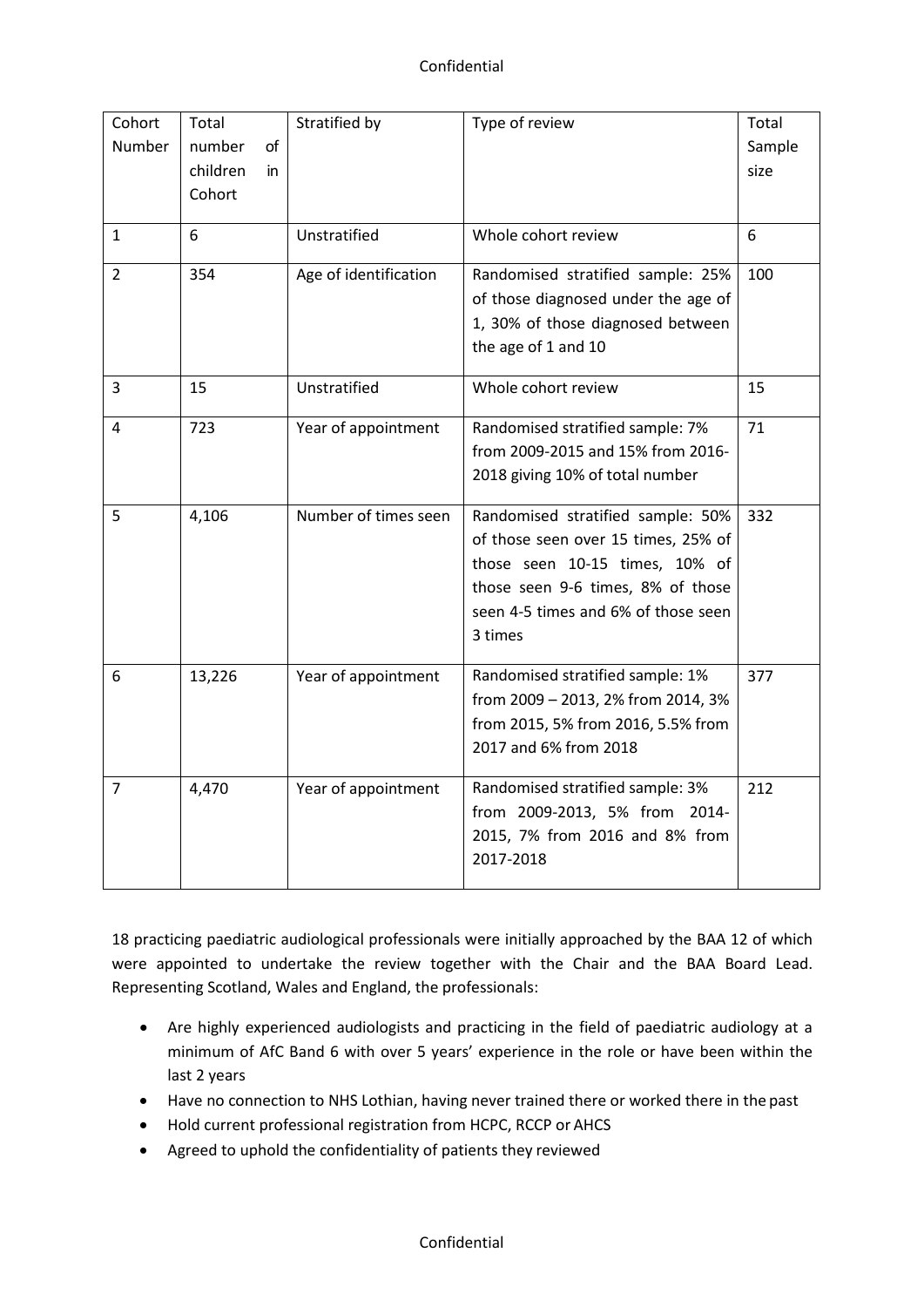There was a combined experience of over 250 years audiology experience across the panel and the panel included 6 individuals who have represented paediatric audiology on national bodies.

A copy of the form all reviewers signed can be found in appendix A.

Reviewers were asked to review each case on its individual merits and asked to score each case against a given scale:

10 – No issues with the case

7-9 – Minor issues which do not affect the clinical outcome (e.g. gap between appointments appears long, however you have confidence the correct outcome has been achieved)

5-6 – Several minor issues or one moderate issue which has not affected the clinical outcome (e.g. you have concerns over the testing methods or interpretation of a few results, however the overall outcome you agree with)

1-4 – Significant minor issues, several moderate issues or a major issue which has affected the clinical outcome (e.g. a red flag for a hearing loss has been inappropriately acted on or the patient has been discharged despite a poor level of testing, for example discharge from ABR despite not being discharge criteria)

Where the reviewer scored the case below 10, they were asked to complete a spreadsheet outlining the reasons / the issues identified. To ensure consistency across reviewers, 5 dummy records were provided by the Board Lead and Audit Chair and an in-depth feedback and discussion was provided to the reviewers together with regular catch-up meetings where cases and trends were discussed .

If the initial reviewer scored a case 4 or under, the case underwent  $2<sup>nd</sup>$  review by the Chair or Board lead. Comments from reviewers were then analysed retrospectively to form themes.

# **Results**

#### **Total Sample Size = 1,113 children**

We were unable to audit 103 children due to insufficient records on the system to obtain a clinical opinion. These were mainly confined to the early years of the audit (2009-2010). There were also 3 records discounted from the audit, 1 patient sadly passing away shortly after their audiological care began, 1 child had only seen the adult team and 1 child had never been seen (multiple DNA's).

Of the remaining 1,007, no concerns were raised by the audit team for 120 children's records (11.9%).

542 children (53.8%) were identified as having minor concerns.

190 children (18.8%) were identified as having moderate concerns.

And 155 children (15.4%) were identified as having significant concerns.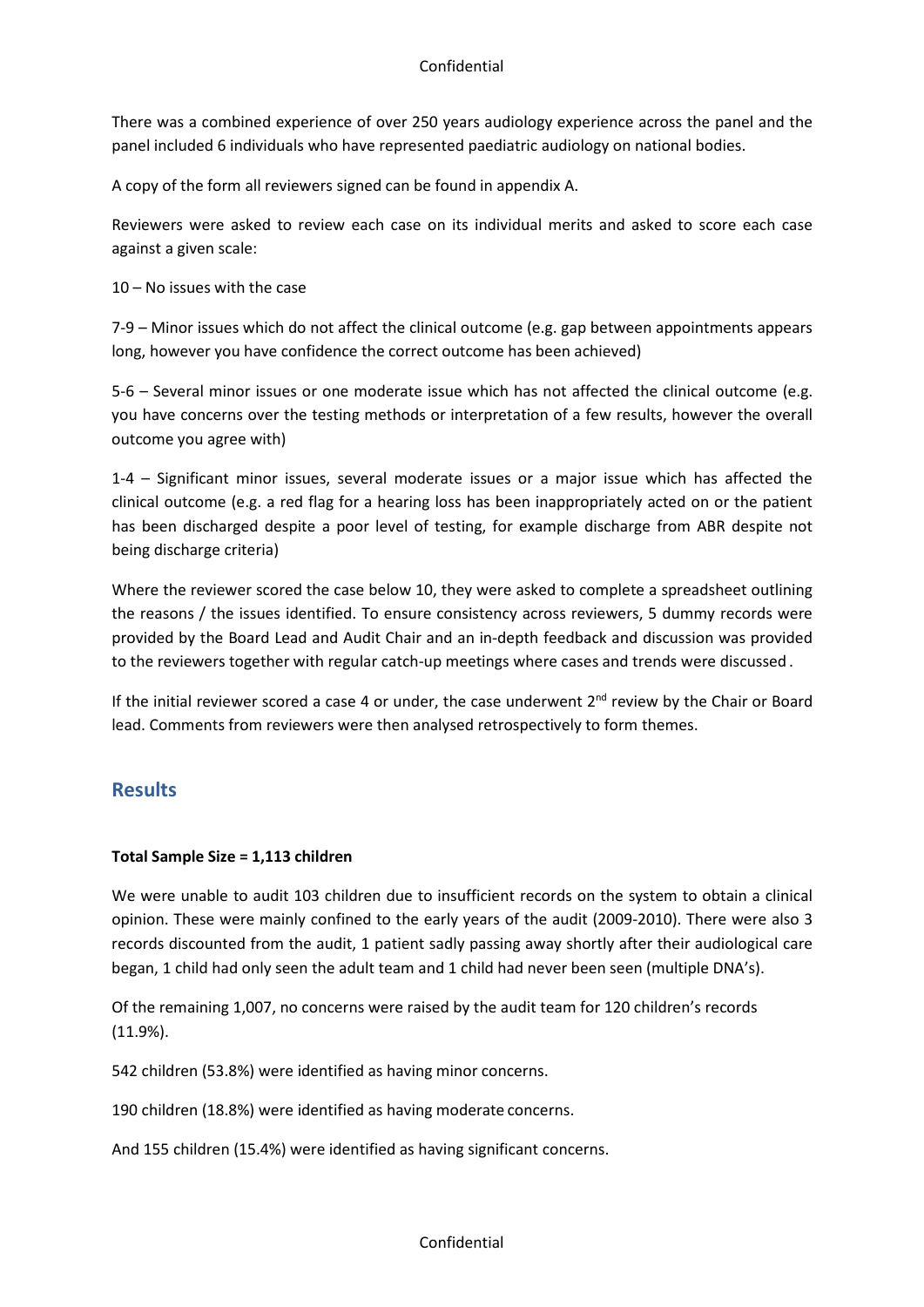These 155 children included at least:

12 children who met candidacy for Cochlear implantation who were not referred for assessment or the referral was significantly delayed

9 children where there was no evidence of an offer of a hearing aid, despite likely benefit

49 children where the identification of the hearing loss or the fitting of hearing aid was delayed

30 children where an inappropriate aiding strategy appears to have been followed

There were several main trends identified across the audit and these are detailed below. A copy of the table produced following trend analysis can be found in appendix B

# **Main Trends Identified**

#### **1. Auditory Brainstem Response Testing**

The audit team found no evidence that throughout the audit period any ABR protocol had been consistently applied for the electrophysiological assessment of infants referred from the Newborn Hearing Screening Programme or older children. This included:

- 28 children's records where click stimuli alone had been used to assess the air conduction thresholds of infants up until 2021 despite it being phased out in 2010 by the NHSP guidance $2$
- 99 children where ABR testing did not meet the BSA / NHSP guidance<sup>2,3,4,5</sup> at the time or present day, including response absent or inconclusive traces being incorrectly reported and labelled as clear response. This impacted significantly on management decisions for these children including the discharge of infants at the ABR testing stage where the results did not meet discharge criteria
- 8 children with incorrect use of or absence of cochlear microphonic testing when indicated by the ABR results
- 46 children where the air conduction threshold was raised, but no bone conduction testing had been performed

With regards to ABR testing, the audit further identified:

- No evidence that the department used standard descriptions of threshold determination, i.e. less than or equal to  $\left\langle \leq\right\rangle$ , equal to  $\left( =\right)$  or greater than  $\left( >\right)$ , or BSA standard nHL to eHL corrections when writing reports. Whilst it was beyond the scope of the audit to review hearing aid fittings, this likely resulted in incorrect hearing aid programming
- No evidence that the importance of obtaining a 'gold standard' ABR response had been considered or taken place, i.e. both the discharge and non-discharge cases reviewed showed 4kHz ABR was often 2 runs at 30dBeHL with no other traces recorded for 4kHz but click ABR was also performed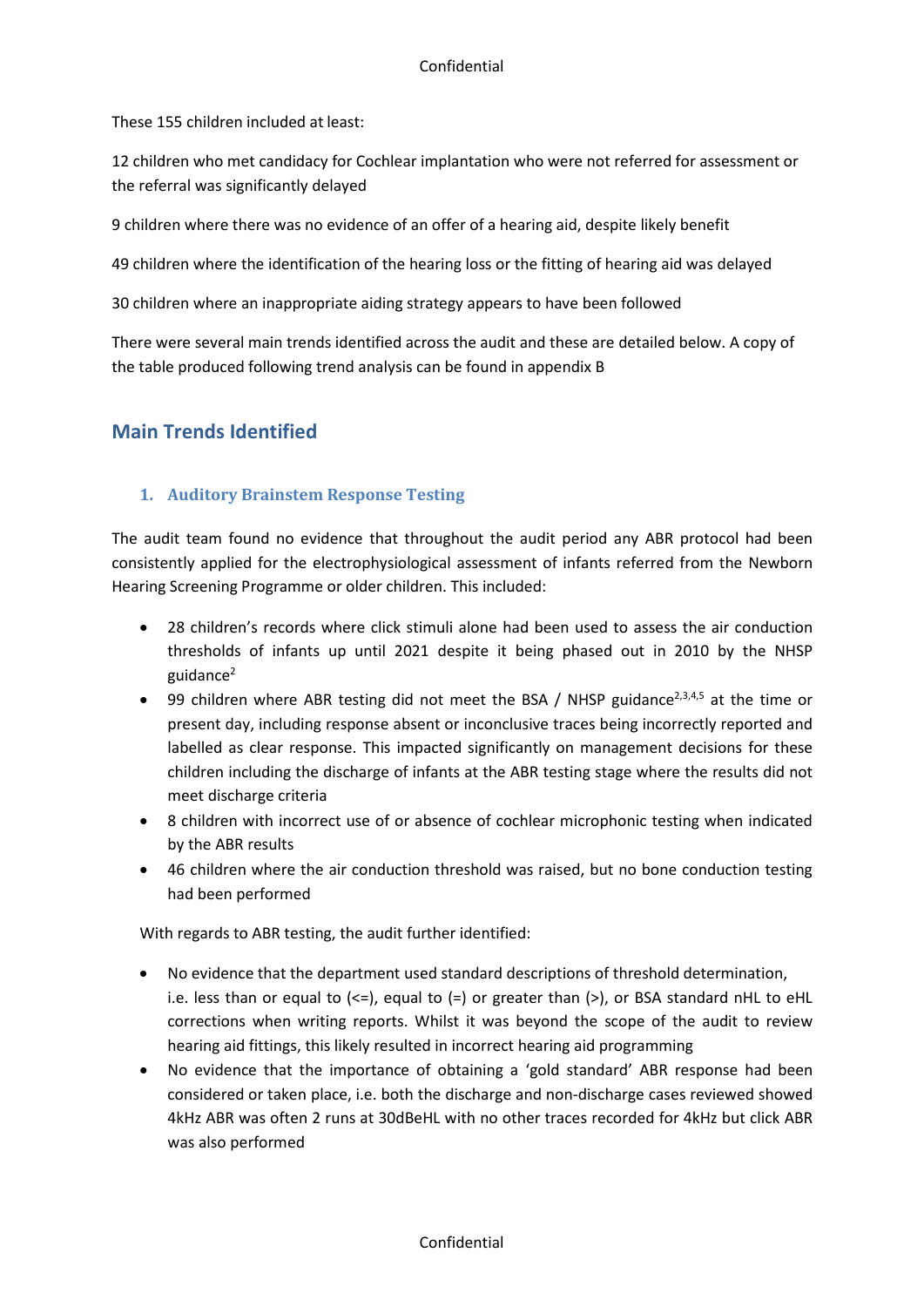- No evidence that for more complicated children, i.e. such as those with microtia/atresia, the BSA procedure had been followed resulting in no underlying bone conduction thresholds being assessed on the affected ear
- Evidence that for children with unilateral hearing loss, results from ABR were often of air conduction only, meaning the true nature of the hearing loss was not determined at birth
- Masking, when used, was inappropriately applied or in most cases, not performed
- No consistent performance of low frequency (1kHz) air or bone conduction despite raised 4kHz
- No evidence of robust or rigorous internal or external peer review of traces

This poor level of ABR testing at the ABR stage meant that the majority of children with a hearing loss at birth reviewed as part of the audit were not diagnosed and managed at the early life stage but were instead sent for 8 month behavioural testing or discharged inappropriately. This poor level of testing also meant that ABR testing could not be relied upon when required for children with additional needs who could not perform behavioural testing.

#### **2. Behavioural assessment of children**

#### **Over 5 years of age**

The audit team found that the behavioural assessment of children over the age of 5 without additional needs had only minimal issues which were often procedural or record keeping in nature. Most reports were concise and results obtained by performance or pure-tone audiometry in this age group were appropriate but a large number of the total (at least 282 children's records) lacked fundamental audiological care details, such as otoscopy findings. Management of children in this age group was often in-line with national guidance, however there was limited cross referencing of these results for children where there was parental or professional concerns regarding their hearing (such as OAE or speech testing). It was often at this age, and within this part of the paediatric audiology service, that a hearing loss was diagnosed.

#### **Under 5 years of age**

In contrast to this, findings from the under 5 age group indicated significant issues with testing technique, strategy, and management. These included:

- 51 children where glue ear pathways had not appeared to be managed correctly. Across the audited cases we could find no good evidence of a functioning glue ear pathway, with children reviewed multiple times before being referred for ENT management, or discharged with Otitis Media with Effusion.
- 99 children with concerns over inappropriate patient management, such as children repeatedly reviewed with hearing at minimum levels but these children were not discharged, referred onwards or had any clear management plans, with no justification for the follow up evident within the notes
- For 174 children, there was concern over the validity of the behavioural testing. This included an over-reliance on Behavioural Observational Audiometry (BOA) in this age group. A large number of records contained references to eye flicks, head pulls or other behavioural responses which were taken as threshold measurements despite this being against BSA VRA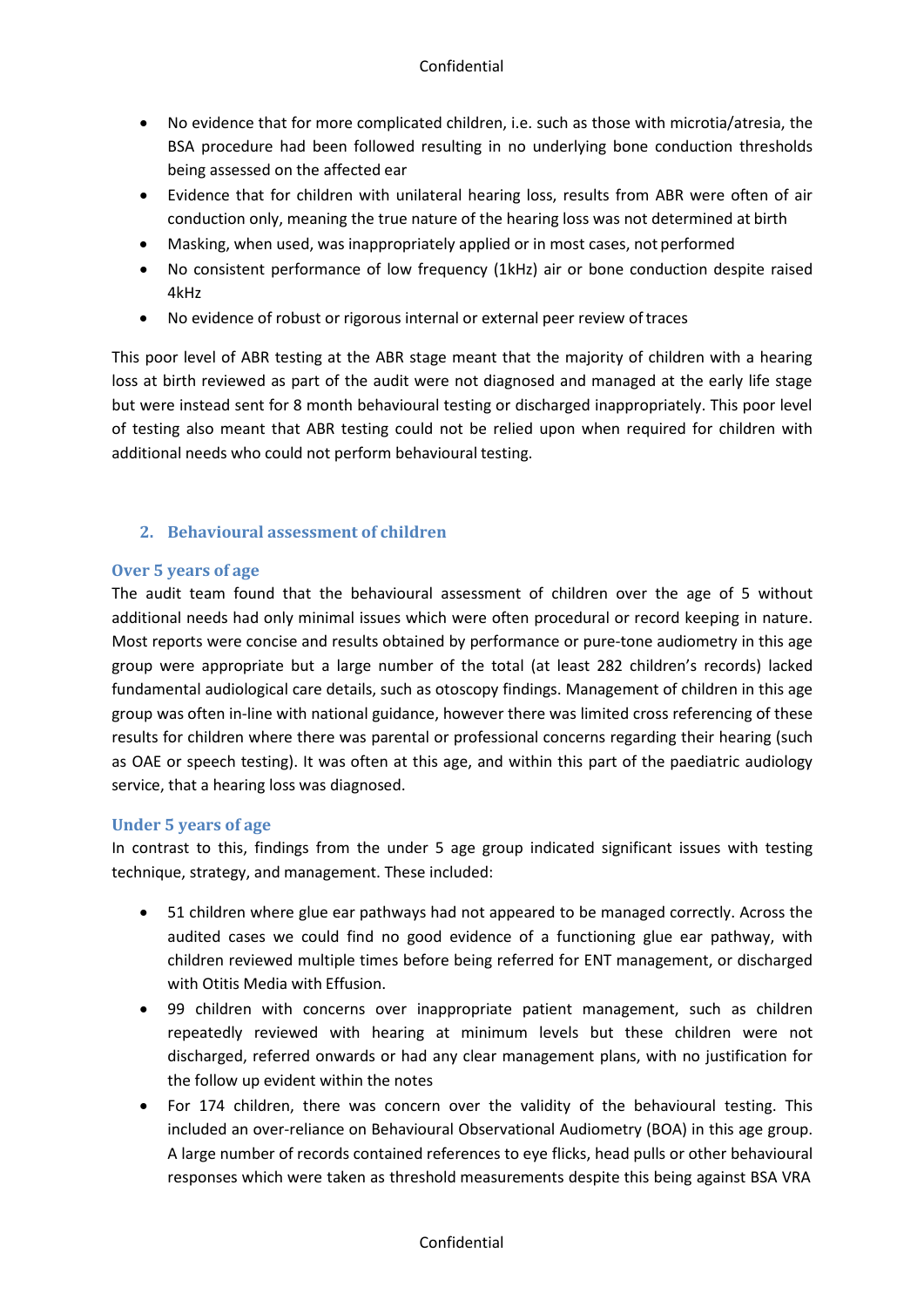national protocol<sup>6</sup>, guidance and the scientific principle of the test. Children were often discharged or managed based on these results despite earlier testing sessions showing a hearing loss using more conventional behavioural testing methods or ABR

- There was no evidence of an understanding of the developmental age of a child and its impact on the selection of behavioural tests. For example, the use of VRA / BOA on children whose developmental age was significantly outside of the recommended ages, without any documented reason, appeared widespread
- There was evidence of poor starting strategy for VRA. The department often began testing using inserts, rather than attempting and conditioning to soundfield and then moving to inserts. There was also good evidence that children with a hearing loss were often tested unaided using inserts without conditioning to aided soundfield testing to beginwith
- A large number of records contained references that when the child showed a hearing loss on behavioural testing, it was only because they were "inhibiting their responses" or that responses were thought to be "suprathreshold", however, there was often no evidence of objective measures being performed to confirm this
- There was no evidence of objective measurements being appropriately / routinely applied or interpreted correctly beyond tympanometry for the under 5 age group. There were a large number of records where clear objective red flags for a hearing loss were present, such as absent OAEs or reflexes in the presence of peaked tympanometry and these red-flags were not acted on. There was also a significant number of records where acoustic reflexes were reported as present or 'suggestive' which were artefactual in nature

The use and over-reliance on behavioural observational audiometry type responses in patients who were developmentally too advanced for this type of testing led to those with a known hearing loss being incorrectly assessed as having normal hearing. This, coupled with the problems with the ABR part of the service detailed earlier, resulted in 82 children who had a hearing loss at birth being late diagnosed. In these 82 children, it was only once the child was older and they were re-referred to the service due to speech concerns or were capable of completing performance testing that they were identified as having a hearing loss.

#### **3. Record and note keeping**

The audit team found significant issues with record and note keeping within the department which hindered the clinician's ability to easily establish a clear history and management plan when assessing the child. These included:

• For every child reviewed, almost all information on the child's audiological appointments was contained primarily within the clinic reports and documents, not within the journal function of the patient management system. This meant the clinical reports and history of the child was not easily accessible, thus creating conditions where each appointment was often taken in isolation. These reports frequently lacked detail for both fundamental parts of the audiological appointment (e.g. the recording of ear examination (otoscopy) findings is absent in at least 282 children's records and the panel raised note keeping concerns in at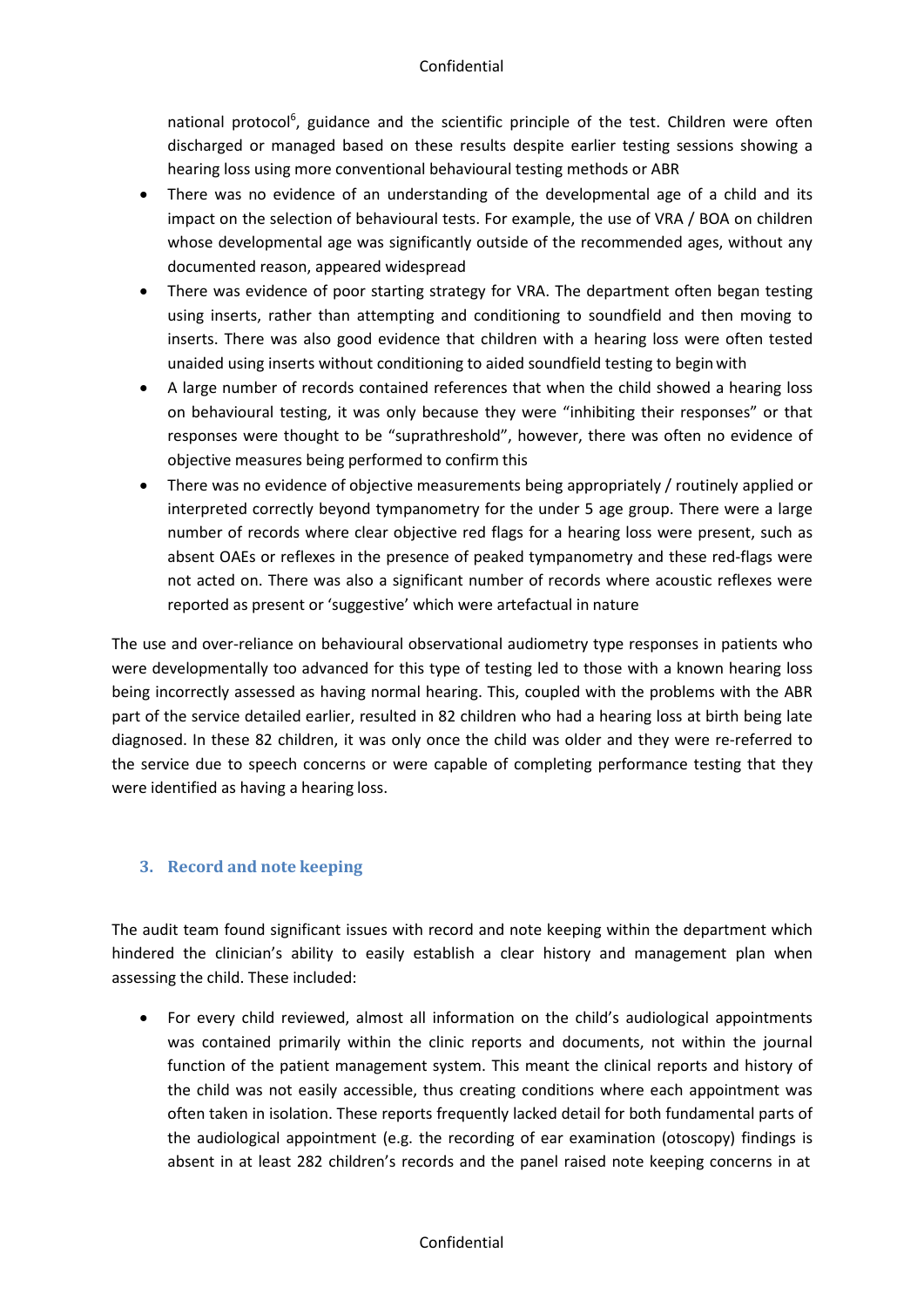least 331 records) and any rationale for the decisions made within the appointments or ongoing management plan

- This resulted in diverse decision making in similar scenarios, suggesting a lack of consistency in use of protocols and pathways or that such protocols and pathways are not robust or well implemented
- Journal entries were often entered retrospectively on different dates (up to 6-8 weeks post appointment) by admin staff or clinicians with the briefest of summaries stating whether the child passed or failed (which is not conventional practice in audiology), but with no indication of the level, type of hearing loss or previous history, for example:

Tested by: xxxx Test Used: vra, tymps, toaes Results: f Action 3/12

- Use of flags and parameters within the patient management system is widespread for conditions such as hyperacusis or children with hearing aids, however these do not appear to be used to aid in the monitoring of specific at risk groups such as Trisomy 21, cCMV etc. In almost all cases audited, the only reference made to a child having these risk factors was in the reports section. The presence of this vital information was inconsistent and resulted in vital information often being missed by clinicians seeing the children. Children with risk factors were found to be frequently discharged from the service, not in-keeping with national guidance<sup>7</sup>. A number of records were seen where long term follow ups were specifically undertaken because of conditions such as post bacterial / viral meningitis, cleft lip or children with normal ABR testing at birth when this was not in line with national guidance4
- Scan quality of some external documents which have been added to the patient record are, in places, of extremely poor quality with key scanned documents being difficult to decipher and with poor contrast
- There were serious record keeping issues with the departments PCHI register, with over 25 children within the audit set who should have been on the register, not appearing

#### **4. Attitude, Culture and Consistency of Management of the Child**

The audit uncovered several concerning issues with the attitude and culture of the department. This included:

• There was no evidence of reflection upon care plans, testing performed and outcomes once a child was identified as having a hearing loss. In all the cases of missed / late identified hearing loss detailed within this report, the loss was documented and put down as 'progressive'. This is despite evidence within the records that the child had referred the newborn hearing screen, had an ABR at birth which showed raised thresholds and often had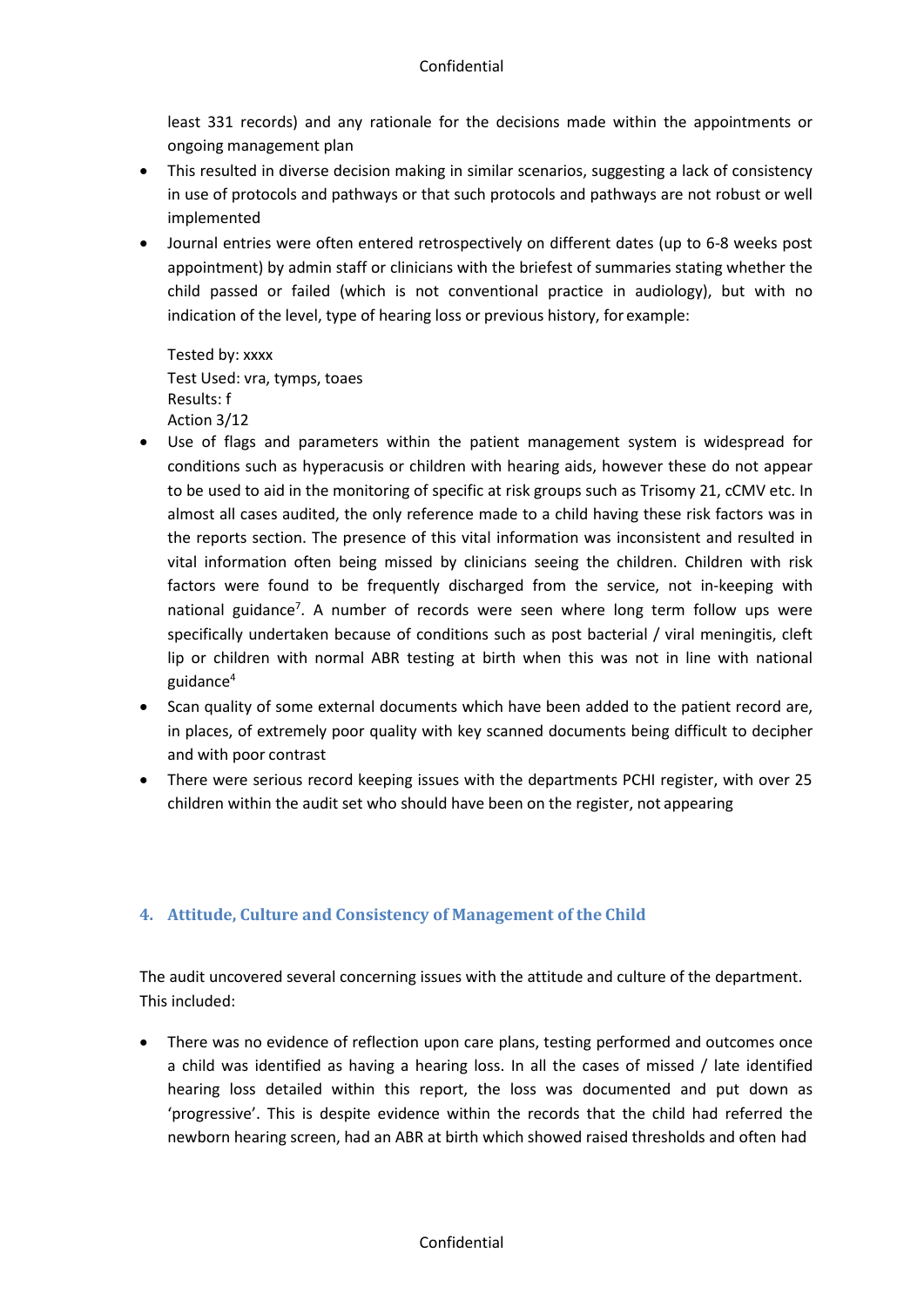other behavioural tests where red flags for a hearing loss were ignored or highly unusual comments within the reports (such as 'responses to eye flicks')

- There was evidence that senior staff had, at some point, realised that normal behavioural testing results were being obtained in children that were significantly at odds with the ABR results obtained, but these red flags were dismissed. There was one particular report where the Head of Department, having obtained behavioural testing results at 14 months of age which, in their opinion, were within normal limits on a child where an air conduction ABR performed at birth had shown significantly raised thresholds in the presence of normal tympanometry had written: "explained to mum about the difference between the ABR results and our behavioural testing today. Advised we see this regularly where our behavioural is better than the ABR and we would keep them under review until 5 years of age to ensure the hearing loss does not return – for 12-month review". This is despite a clear red flag that the behavioural test may not have been accurate (absent DP OAEs in the presence of peaked tympanometry). The child went on to be 'diagnosed' aged 4 with hearing at levels consistent with that obtained at the ABR at birth and the hearing loss was recorded as progressive
- This lack of reflection was also evident in complaints handling. The audit identified a total of seven children where, once identified as having a hearing loss, the Cochlear Implant team had written back to the department to say the child would not be a candidate due to the delayed identification; one occasion where the National Deaf Childrens Society (NDCS) had contacted the health board due to concerns from a parent; one occasion where a private paediatric audiologist raised concerns about a child and three complaints from parents to the Health Board relating to late or misdiagnosis. In all these cases, the complaint or the enquiry was dismissed when it should have been clear upon reflection and review of the case that their audiological care had been mis-managed and action plans could have been put in place
- A number of patient reports were seen where the content and wording was dismissive, either of other professionals, parents or the child being tested. For example: 'xxx couldn't be bothered to play today', 'we told xxx that if he didn't want to play, he may as well go home', 'if xxxx doesn't want to use his sound ball, because he doesn't like it, we told mum there is nothing more we can do for his tinnitus'
- There was good evidence of an overreliance on parental perception of hearing ability. This was especially true where parents were not concerned regarding their child's hearing. This likely led to attitudinal and confirmation bias i.e. looking for evidence to support a diagnosis of hearing within normal limits, rather than trying to get to the true nature of the child's hearing ability by cross referencing objective and subjective tests. This can be seen both within the reports, for example, statements that 'the hearing loss identified today is unlikely to be threshold because of lack of parental concern' and in the discharge of children with risk factors for hearing loss (such as Trisomy-21) for parents to contact the service if they got any concerns against national advice and protocol
- There was no evidence of consistent audiological scientific application or knowledge to the test battery, i.e. the selection and performance of behavioural tests inappropriate to the child's developmental age without justification (and often excessive, such as the use of VRA on 4- to 7-year-olds without any documented developmental issues), was widespread, as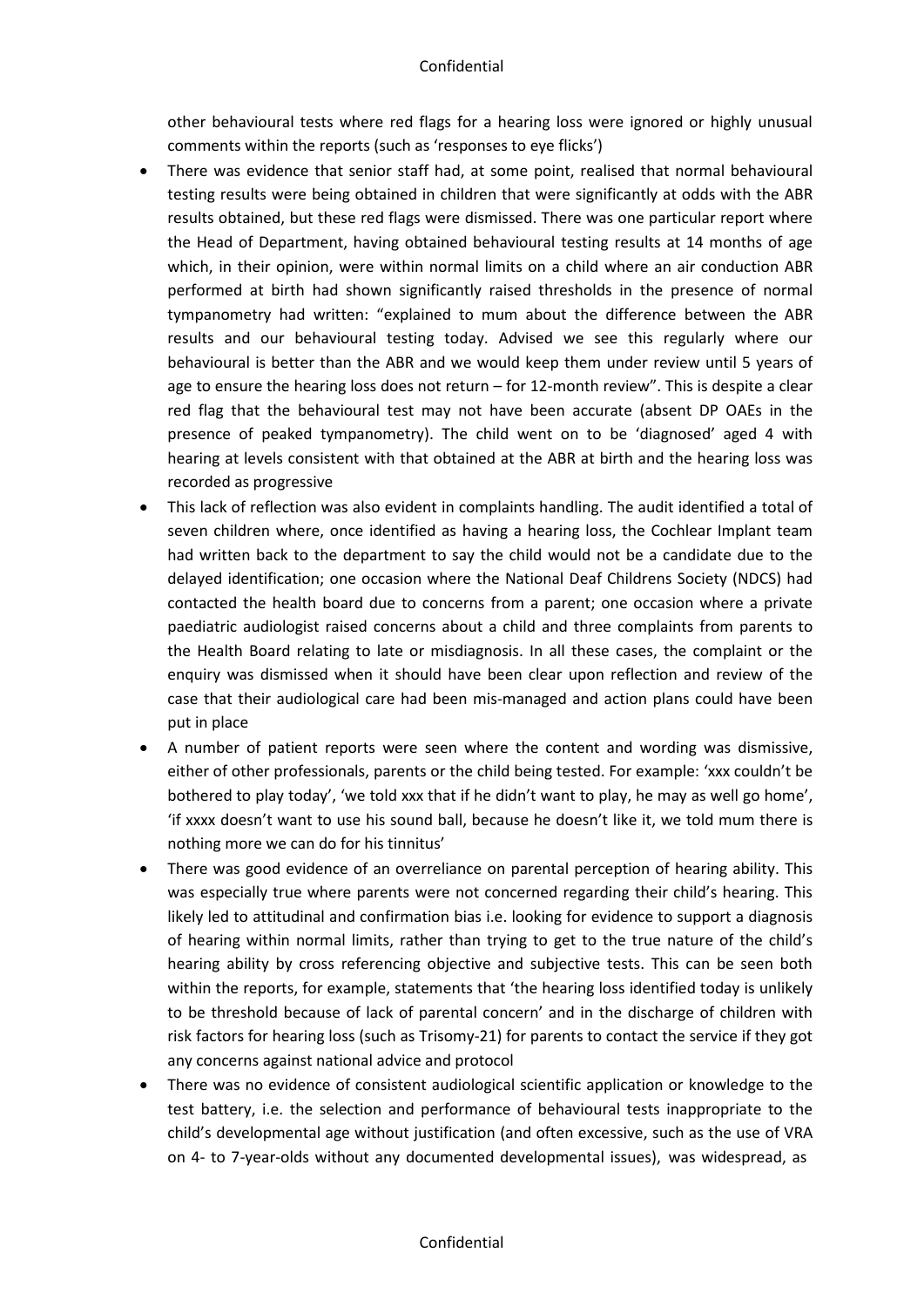was the performance of otoacoustic emissions where flat tympanometry had already been recorded

- There was no evidence of a consistent management protocol or structure for children once results had been obtained. This resulted in children who presented with similar test results and history being managed in different and contrasting ways. For example, some children with flat tympanometry but normal behavioural testing were reviewed whilst others were discharged. Some children with behavioural results suggestive of a permanent hearing loss were referred into a multidisciplinary clinic for discussion, but some were listed for routine follow-up or sent to ENT for conductive loss management, despite no evidence of a conductive component
- There was no evidence of a consistent Did Not Attend (DNA) or safeguarding policy within the department with children with identical histories and results being treated differently. Within the audit set of 1,008 children, no child had a documented referral to safeguarding, despite several cases where this was required, such as disengagement with the service following hearing loss diagnosis

### **5. (Re)Habituation of children including Hyperacusis / Tinnitus Management of Children**

Some good practice was identified in this area:

- Reports for older children were, on the whole, detailed and there appeared a very family centred approach to this part of the service, including the widespread use of age appropriate questionnaires, which should be commended
- Management for older children was, overall, consistent with and in-line with national guidance

Whilst in general, less significant issues were found with the hearing aid rehabilitation of children once identified and this part of the service appeared better run and more scientifically led, some issues with the hearing aid rehabilitation service were identified:

- For preschool children, there were several occasions where the child appears inappropriately aided, i.e. fitted with a hearing aid significantly less powerful than required for their hearing loss, without justification or explanation. This likely led to some children being significantly under-aided or not receiving the amplification they required
- There were isolated incidents of inappropriate hearing aid measurements being used, such as the use of Real Ear to Coupler Difference Measurements being performed on open fit hearing aids
- For unilateral hearing loss, the practice of performing aided, sound-field speech testing to show hearing aid benefit appeared widespread, despite this not being appropriate for this case load due to the normal hearing in the unaided ear
- There were some cases which raised safeguarding concerns where children with hearing aids did not attend (DNA) multiple hearing aid review appointments but there appeared to be no process in place to escalate their concerns

#### Confidential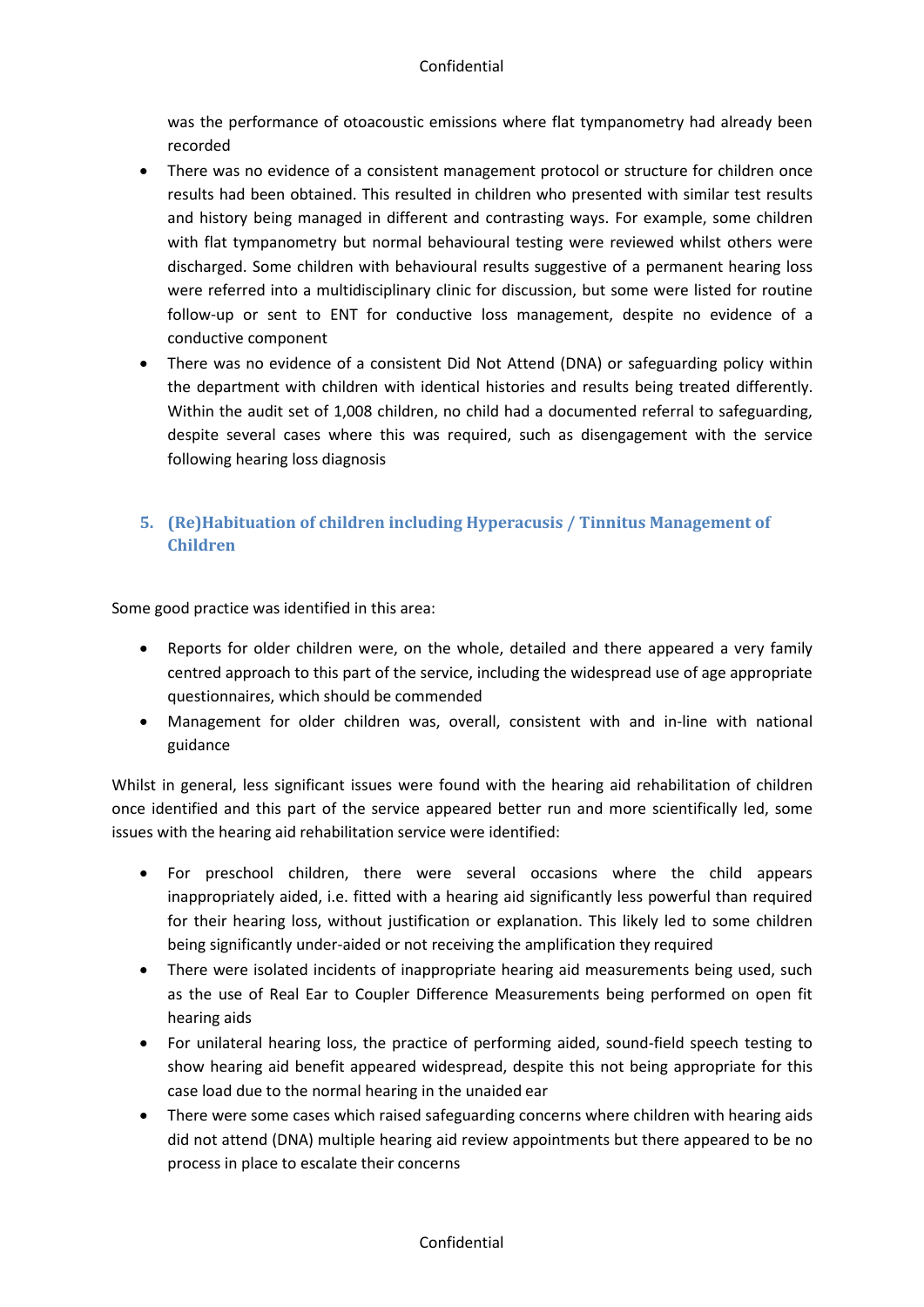The service has a wide-ranging hyperacusis and tinnitus service, which appears to offer an extensive range of appointments to children with the condition. The department receives a significant number of referrals for this per year, often as part of an autism spectrum disorder pathway. On the whole, the suggestions to family on management and content of reports for this group were appropriate; however some concerns were raised with the model of the service:

- Following referral, the service routinely sent the families a letter with some coping strategies. This letter said that if the strategies had not helped, the family was to contact the department in 6 months. If the family did not contact the service, they were recorded as having received treatment and discharged. The service did not check the letter or strategies had been received and did not follow up unless the parents asked
- For families who did contact the service, whilst again, the advice given appears appropriate, a significant number of children (58) within the audit set were diagnosed with hyperacusis without any-form of audiological hearing assessment, missing any causative factors such as glue ear or PCHI
- On occasion the department gave sound balls to children to assist with hyperacusis and then told the parents to contact the department if they had any concerns, without offering any form of follow up. If, after 6 months, the family did not contact the service, they were assumed to have received appropriate treatment and discharged

# **Recommendations from the Audit**

#### **Urgent – to address immediately**

- 1) Commence onsite visual reinforcement audiometry training, covering test technique with case studies incorporated for illustration
- 2) Commence training for 2 members of staff to perform ABR to BSA recommended procedures including for complex cases such as Auditory Neuropathy Spectrum Disorder (ANSD), Unilateral hearing loss and special cases
- 3) Commence training of the 2 members of staff in sharing the news with parents and appropriate ongoing management options for infants diagnosed at ABR
- 4) Establish audiological scientific knowledge and leadership skills in the leadership roles within the department, seconding to post if necessary. This will enable the staff undergoing VRA and ABR training to be supported and to embed this new practice across the department, ensuring that the incorrect practice does not continue

#### **High – to be addressed within 12 weeks**

- 5) Consider under duty of candour the need to communicate the findings of this report to the children and families identified within it
- 6) Consider the need to share this report with other health boards who refer children for paediatric audiology testing at NHS Lothian or where NHS Lothian paediatric audiology staff have conducted testing at their premises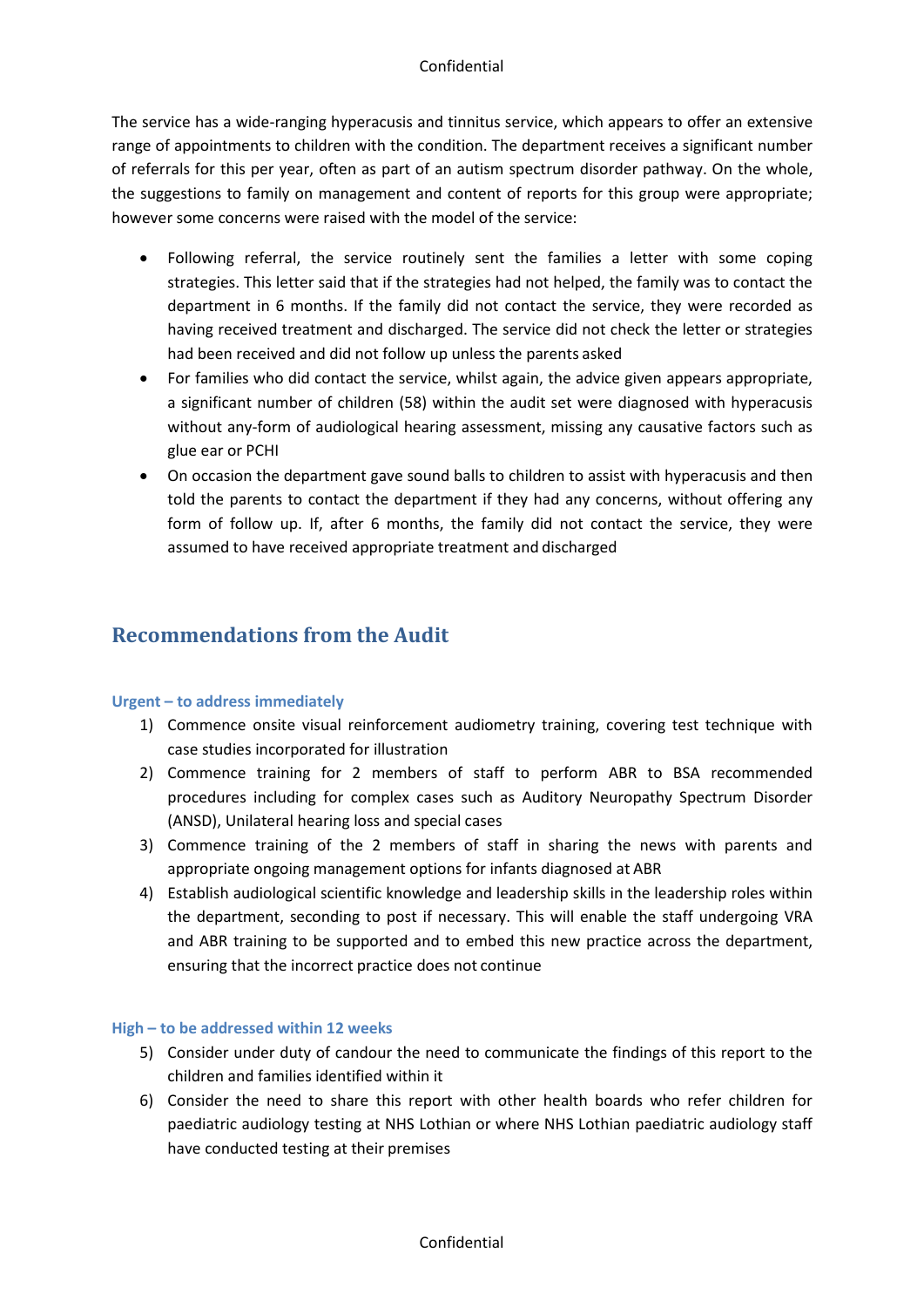- 7) Consider the need to share this report more widely, for greater professional learning both within Scotland and across the United Kingdom
- 8) Share the findings of this review within the multidisciplinary team at the Health Board to ensure clinicians are aware that there could be children within their caseloads who may have been tested inaccurately, and the need to review the full clinical picture, so that repeat testing can be arranged as needed
- 9) Implement theoretical and practical training for all staff covering:
	- o The importance of following protocols and guidelines
	- o Review of the evidence base to include:
		- **EXTERGHTM** Accuracy of parental reports of hearing ability
		- **Test techniques to include scientific rational and understanding of child** development
		- **Effects of mild and high frequency ski slope losses**
		- The impact of delayed diagnosis of permanent childhood hearing impairment
	- o Test techniques
	- o Test selection
	- o Result integration and critical review
	- o Management of inconclusive and complex patients
	- o The importance of early cochlear implant referral
- 10) Implement training for staff undertaking regular hearing aid work on the selection and fitting of hearing aids to under 3-year-olds, including the use of RECD measurements
- 11) Ensure all staff are familiar with the correct child protection reporting procedures, and recognise when concerns should be highlighted, including some children who fail to attend
- 12) Review management of the Newborn Hearing Screening Team to ensure the team are supported as needed
- 13) Improve administration systems to ensure that information from appointments is recorded contemporaneously in the Journal, using appropriate keywords; in the paediatric module where appropriate and is not confined solely to patient documents. Use of standard templates (Hotkeys) should be encouraged – there were a few examples of new to area information not being scanned as part of aetiology or previous audiometric work done or other professionals work like SLT, Education etc
- 14) Improve scanning of documents to ensure legibility
- 15) Begin to review the Newborn Hearing Screening records of all children for the last 3 years to ensure that those which have referred the screen have been offered an audiology diagnostic appointment. Where any are identified which have not, recall these for testing.
- 16) Establish or join an existing external ABR peer review network with ongoing support and advise for the professionals
- 17) Commission a review of the ABR recordings of all children seen by the service for ABR testing during the last 5 years, recall for behavioural testing those where significant concern is raised
- 18) Begin to recall children of clinical concern identified at the audit stage for retesting and management review
- 19) Begin to review children known to the service who have risk factors for hearing loss and recall these children in line with national guidance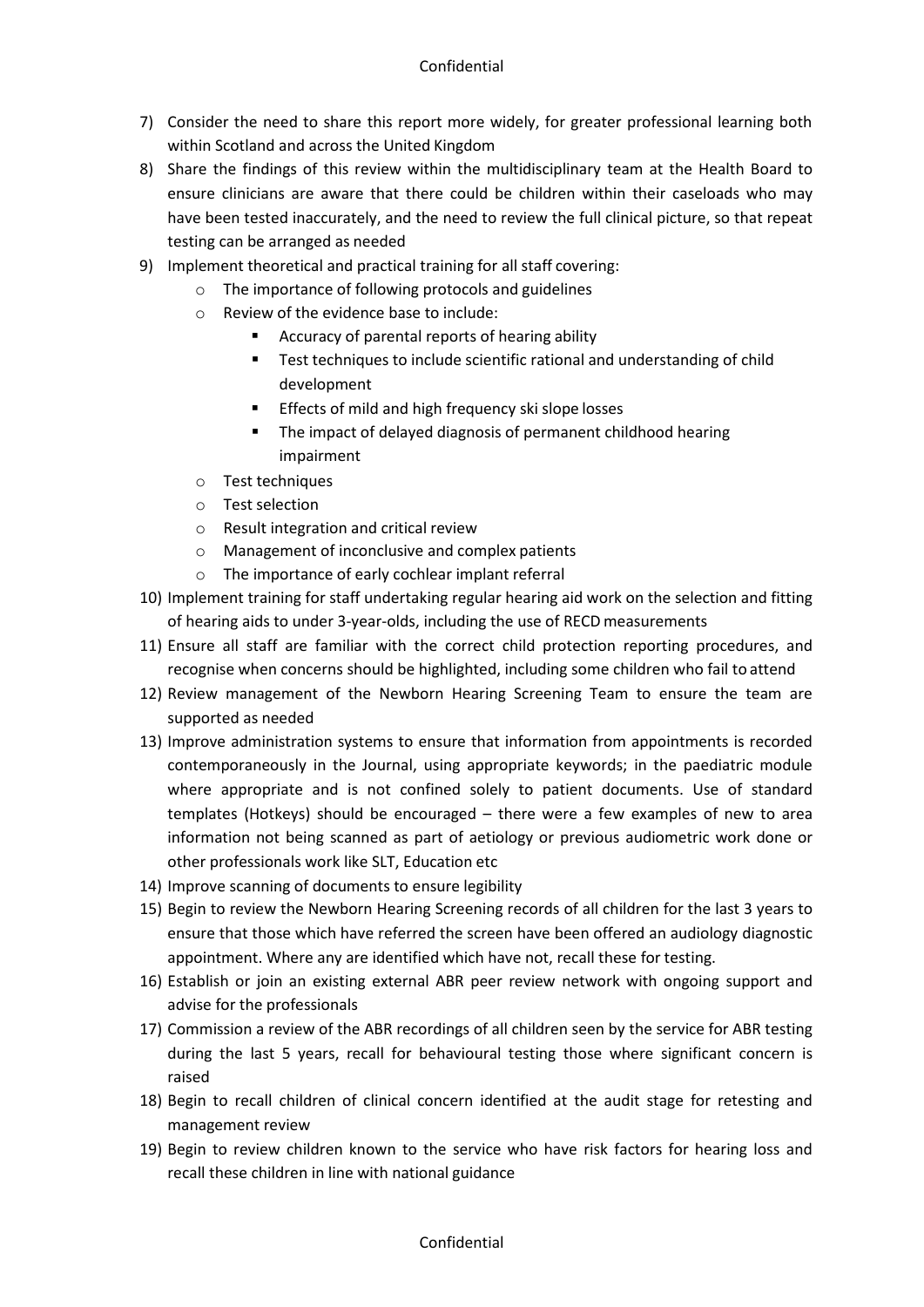20) Ensure that Stage A checks are being completed daily on equipment that is in use on that day and that these are documented, recorded and audited

#### **Medium – to be addressed within 6 months**

- 21) Review the long term structure of the department to ensure:
	- Adequate senior staffing with the appropriate scientific approach and critical appraisal skills in each of the three areas: screening, diagnostic assessment and habilitation, to enable appropriate service development and leadership
	- o Adequate senior staffing to enable more management functions to be delegated to ensure robust leadership and management in the absence of the Head of Service.
	- o Staff grading is reflective of the specialist roles and training
- 22) Develop a comprehensive quality assurance programme for the clinical aspects of the service, to include peer review, and reporting / oversight mechanism to Director. Suitable peer reviewer to be identified, which may be external
- 23) Implement further training for staff in Clinical audit so they are able to support the quality assurance programme, and recognise the importance and benefits of accurate selfassessment
- 24) Implement further training for senior staff on critical appraisal and reflection, root cause analysis, action planning and investigation such that in the future issues should be identified and acted upon earlier
- 25) Review complaint management processes to consider:
	- o Regular recording of all complaints received by the Paediatric Audiology Department, to include informal complaints
	- o Monitoring of complaints at departmental level to look for patterns and themes, and agreeing appropriate action plans
- 26) Review use of hearing aids for trials and as loan aids in line with infection control guidance
- 27) Consider sending staff to observe other large paediatric audiology departments, with priority given to those with clear scientific leadership
- 28) Perform a full review into the hyperacusis and tinnitus service to ascertain the best management approach and that families are receiving the information provided
- 29) Review and update the PCHI record so that it is an accurate reflection of all children with hearing aids for a permanent childhood hearing impairment known to the department

# **Conclusion**

The audit has identified widespread issues with the Paediatric Audiology service at NHS Lothian which has adversely affected the spoken language and life chances of a large number of children. These issues are widespread within the service and represent a significant failure of the Health Board to provide a safe, effective Paediatric Audiology Service.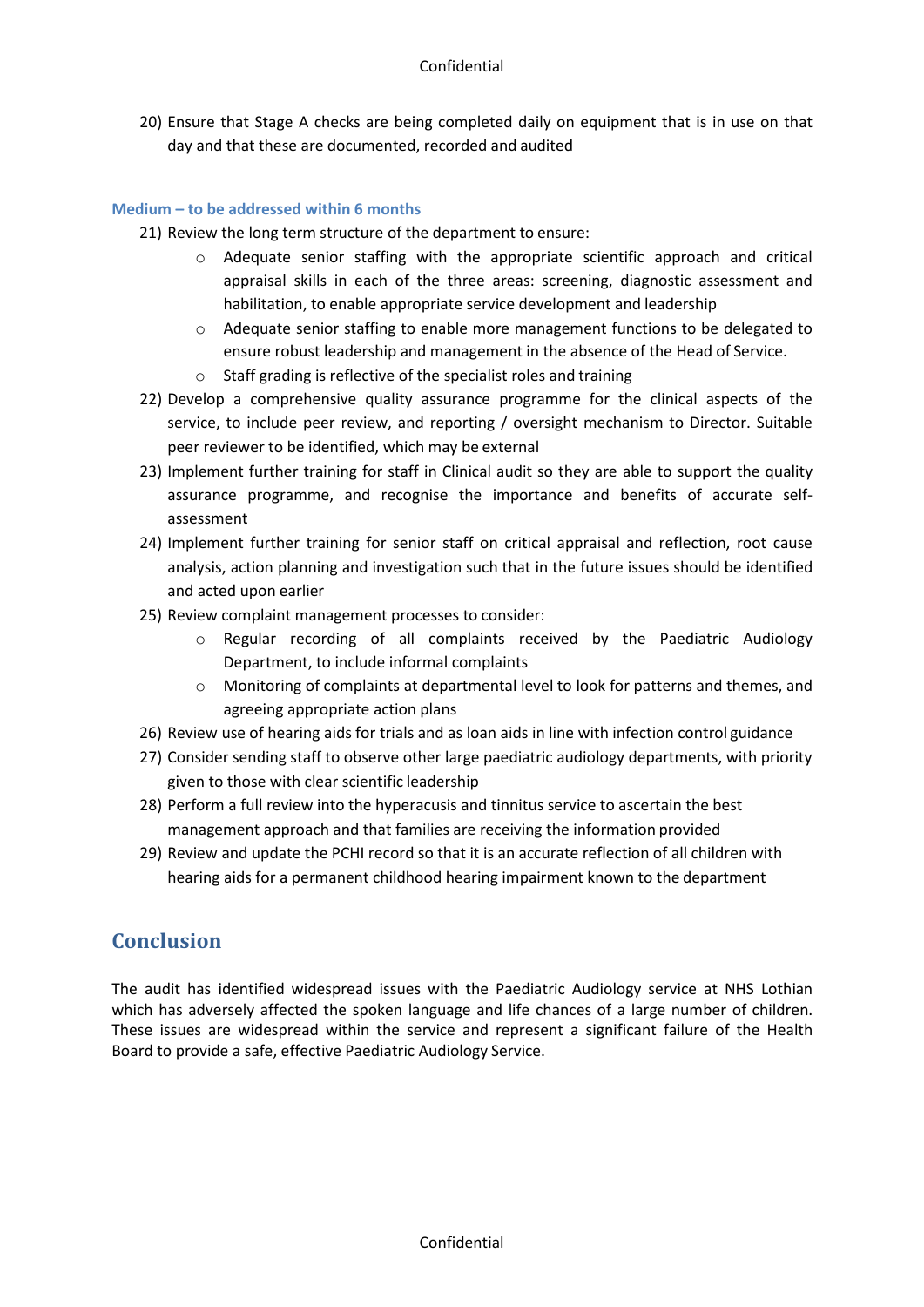# **References**

1 Scottish Public Ombudsman Report – Case Reference 20191758 – Published 19/05/2021

2 Guidance for Auditory Brainstem Response testing in Babies – NHSP Clinical Group – Published April 2010

3 Guidance for Auditory Brainstem Response testing in Babies version 2.1 – NHSP Clinical Group – Published March 2013

4 Early audiological assessment and management of babies referred from the Newborn Hearing Screening Programme – NHSP Clinical Group – Published March 2013

5 Recommended Procedure for ABR testing in Babies – British Society of Audiology – 2019

6 Recommended Procedure for Visual Reinforcement Audiometry – British Society of Audiology – 2014

7 Basic medical surveillance essentials for people with Downs Syndrome – British Association of Audio-vestibular Physicians - 2000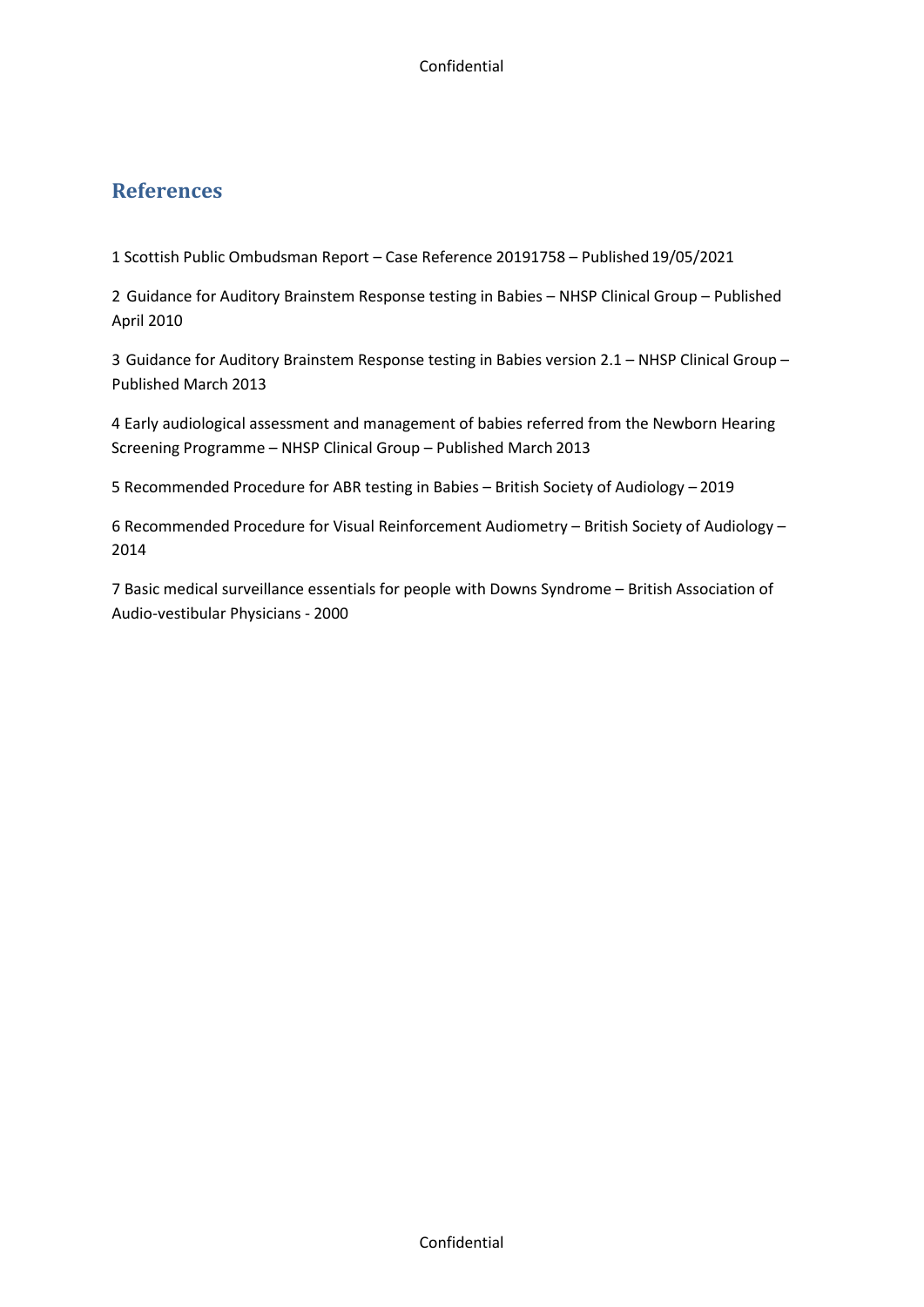# **Appendix A - Reviewers Form**

| Name:        |  |
|--------------|--|
|              |  |
| Email:       |  |
|              |  |
|              |  |
| Best contact |  |
| number:      |  |
|              |  |
|              |  |

Please click on checkboxes to indicate agreement/preferences. Leave blank if not applicable.

| I have no current connection to NHS Lothian and I did not train there or<br>work there in the past                                                                                     |        |
|----------------------------------------------------------------------------------------------------------------------------------------------------------------------------------------|--------|
| I hold current professional UK registration (ACHS / RCCP / HCPC)                                                                                                                       | $\Box$ |
| I am currently practicing in the field of Paediatric Audiology (or have been<br>within the last 2 years)<br>at a minimum of a Band 6 (AfC) with over 5 years<br>experience in the role | $\Box$ |
| I agree to not discuss invidual patients or records I view / audit with anyone<br>outside of the panel                                                                                 |        |
| I would be happy to review cases from the following areas of Paediatric<br>Audiology:                                                                                                  |        |
| Electrophysiological testing (ABR etc)                                                                                                                                                 | $\Box$ |
| Other Objective measurements (Reflexes, tympanometry, OAEs)                                                                                                                            |        |
| Behavioural assessments of hearing in children under 3                                                                                                                                 |        |
| Behavioural assessments of hearing in children over 3                                                                                                                                  |        |
| Hearing aid management of children / infants                                                                                                                                           |        |

| Signed:          |  |
|------------------|--|
| $D = L$<br>741 P |  |